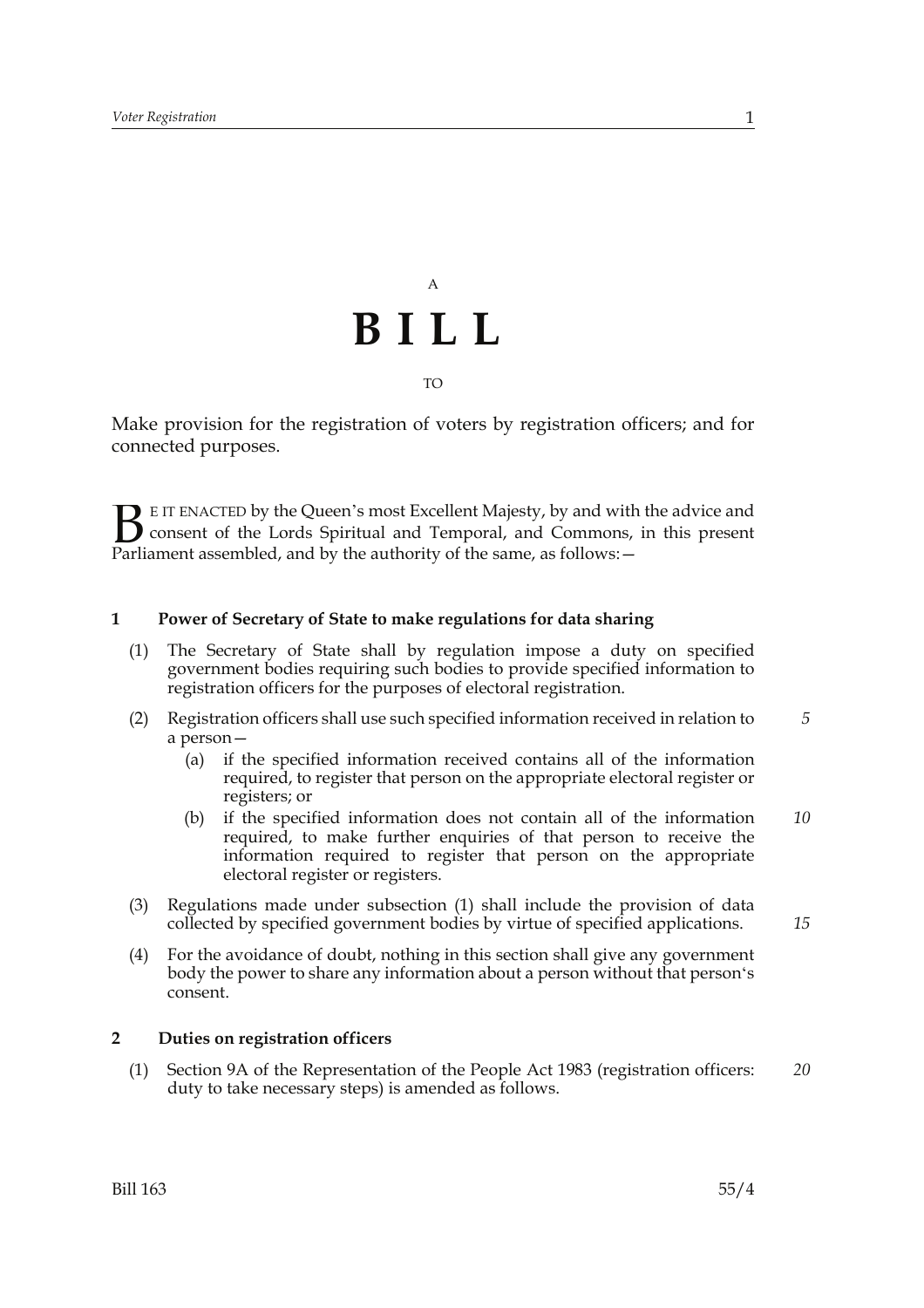(2) Before paragraph (a) in subsection (2), there is inserted—

- "(za) taking active steps to increase the number of people on the electoral register that belong to a specified group;
- (zb) leading or arranging for one voter engagement session per academic year at each school or further education college within his area of responsibility;".

#### **3 Interpretation**

In this Act—

- "election" shall mean a parliamentary or local election within the meaning of the Representation of the People Act 1983;
- "electoral register" shall mean the registers in section 9 of the Representation of the people Act 1983;
- "specified applications" means any applications made by a person potentially eligible to be registered to vote as are specified in regulations made under section 1(1), including "applications for new or renewed driving licences", "applications for disability living allowance, job seekers allowance, or employment support allowance";
- "applications for new or renewed passports" and "applications to register with a GP" (as applicable to the specified government body);
- "specified government bodies" means any government bodies that are specified in regulations made under section 1(1), including "the Driver and Vehicle Licensing Agency", "the Department of Work and Pensions", "HM Passport Office" and "the NHS"; *20*
- "specified group" shall have the meaning determined by regulations made by the Secretary of State but shall include the following groups—
	- (a) people aged 16 to 24 years' old;
	- (b) people with a disability within the meaning of the Equality Act 2010; and
	- (c) people from a race, within the meaning of the Equality Act 2010, who made up less than 10 per cent of the population of the United Kingdom in the previous census; and *30*
- "specified information" means any information required to register a person on the electoral register as are specified in regulations made under section 1(1), including a person's full name, address, date of birth and national insurance number.

#### **4 Extent, commencement and short title**

- (1) This Act shall extend to England and Wales, Northern Ireland and Scotland.
- (2) This Act shall come into force on the day it is passed.
- (3) This Act may be cited as the Voter Registration Act 2015.

*10*

*5*

*15*

*25*

*35*